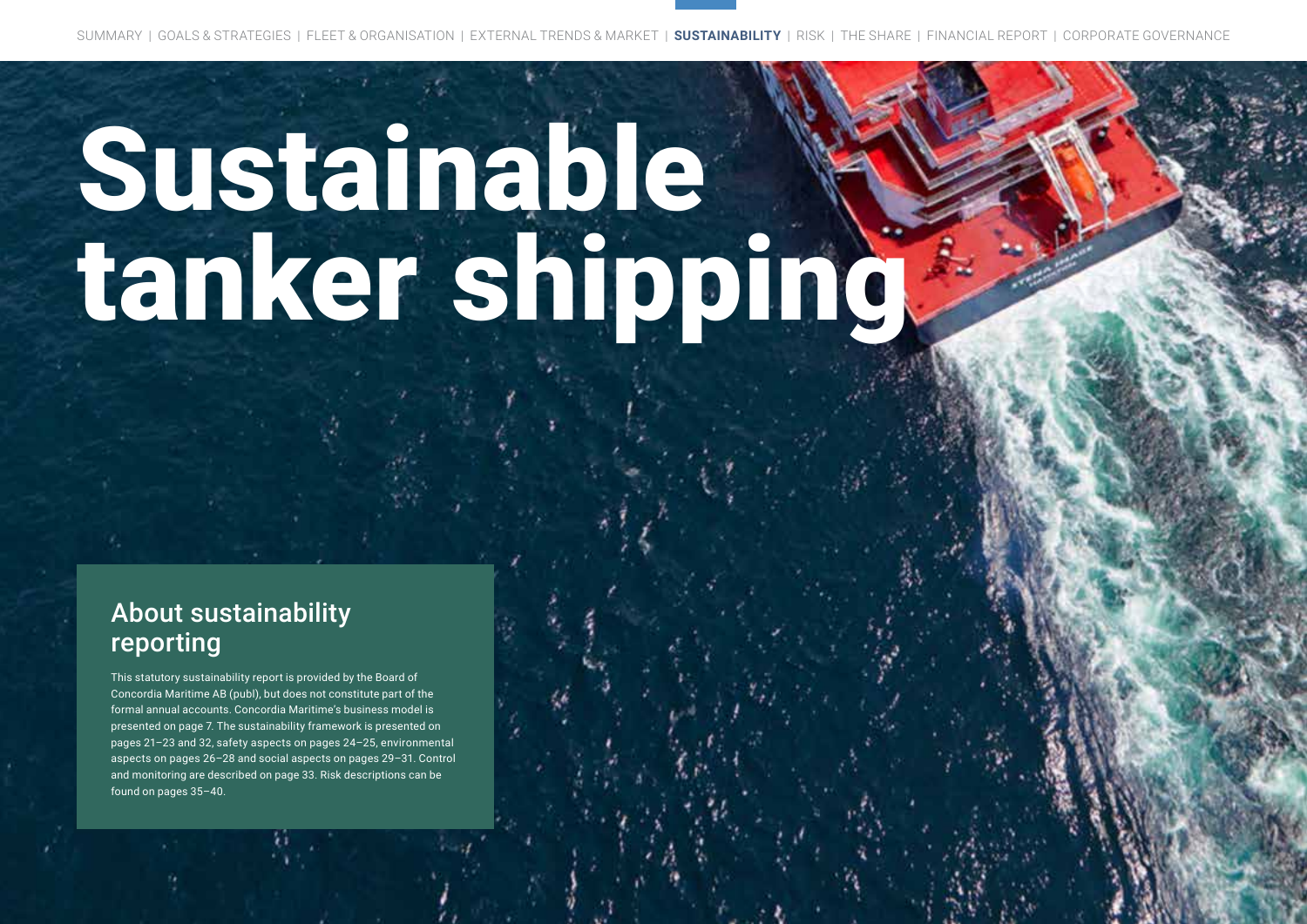# Concordia Maritime's role: **Providing the world with energy**

Concordia Maritime's key contribution to sustainable development is to provide safe and efficient transportation of liquid energy and chemicals that are needed to enable economic growth, increased prosperity and a higher standard of living around the world.



The chart shows the forecast for future demand for energy distributed among different energy carriers. Source: DNV Energy Transition Outlook 2020

**OIL IS A KEY COMPONENT** of today's society and the global economy. It is an energy carrier that is necessary for transporting goods and people, conducting industrial production and manufacturing and heating properties and homes. Oil is also a raw material used in many of the products that people use and consume every day.

With the global population and the middle class growing, demand for energy is increasing. To enable production, mobility and growth – in both developed countries and emerging economies – the world will continue to be dependent on oil as a type of energy. Oil and petroleum products will therefore continue to form a significant part of the energy system in the coming decades even though there is a trend towards more renewable energy production, energy efficiency and electrification of vehicles.

Concordia Maritime's role is to meet this need as sustainably as possible with safe and efficient tanker transportation in order to provide the world with energy, thereby enabling economic growth and increased prosperity.

To reduce the negative environmental and climate impacts of shipping, extensive work is being conducted at all levels, from legislation to technical innovation. The following pages describe how Concordia Maritime works to contribute to this – and in doing so, creates value for customers, owners, employees and society at large.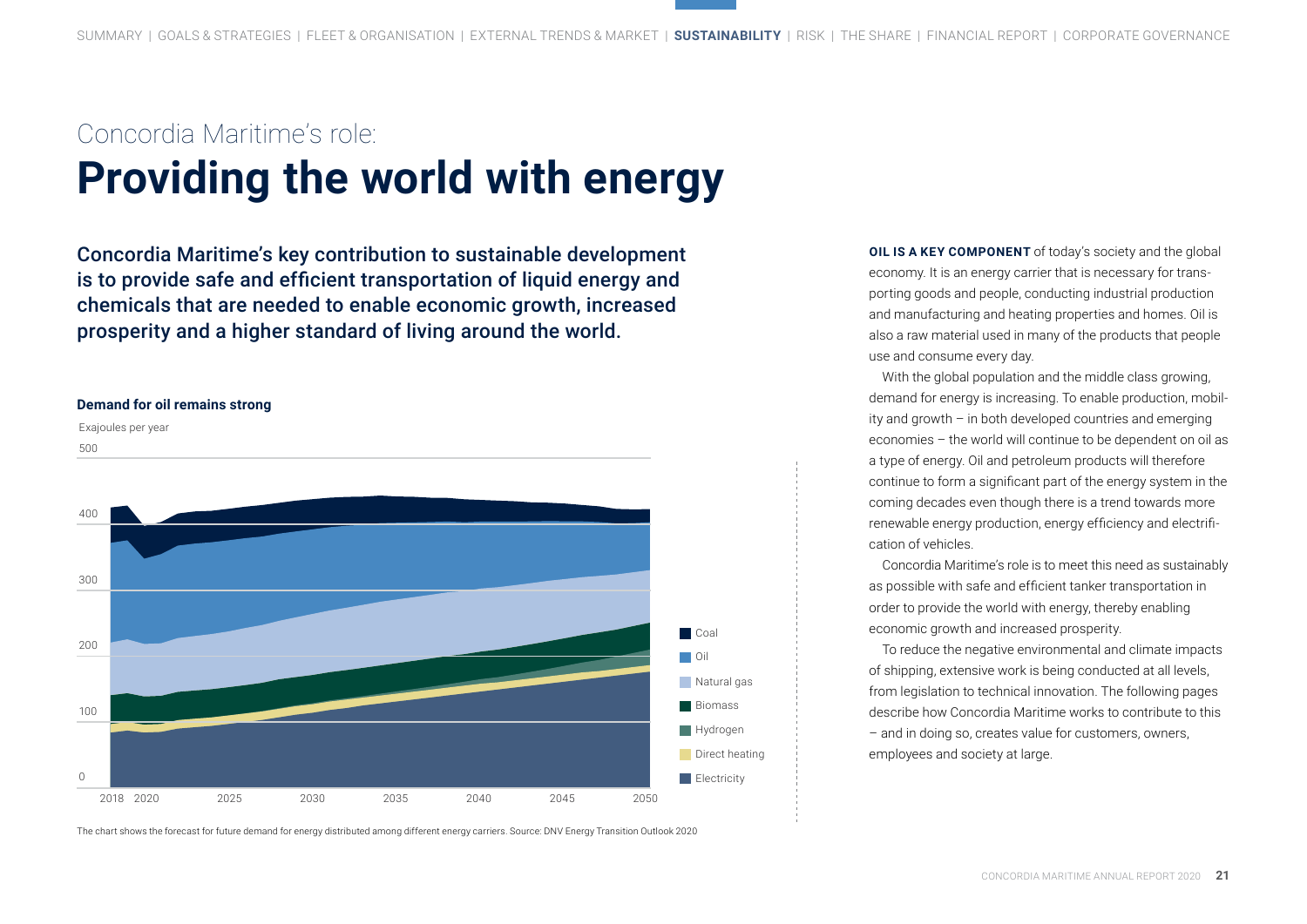# **Concordia Maritime's contributions to more sustainable tanker shipping**

Concordia Maritime's sustainability work is based on three focus areas that the Company considers to be the most important and where there is greatest potential for influence.

2

3

#### **Providing safe tanker transport**

Concordia Maritime's operations must be conducted in a manner that protects employees, the environment and vessels. A strong safety culture at all levels of the organisation is needed to prevent the risk of accidents and incidents. Read more on pages 24–25.

#### **Reducing our environmental impact**

Concordia Maritime is strongly committed to reducing the impact of its operations on the environment. Continuous work to reduce emissions and increase energy efficiency is conducted within the organisation and with other stakeholders. Read more on pages 26–28.

#### **Taking responsibility for employees and society**

Concordia Maritime is a responsible employer and community participant, promoting good working conditions, equality, human rights and anti-corruption. Read more on pages 29–31.

#### **Principles and guidelines**

A clear framework sets out the guidelines on how Concordia Maritime should act as a responsible company and employer.

**Partnerships and collaboration** Influence is exerted by working closely with partners and other forms of collaboration.

THIHITI

#### **Monitoring and controls**

A structured approach to monitoring and controls creates conditions for measuring and improving the Company's sustainability performance.

Read more on pages 32–33.



# Sustainable tanker shipping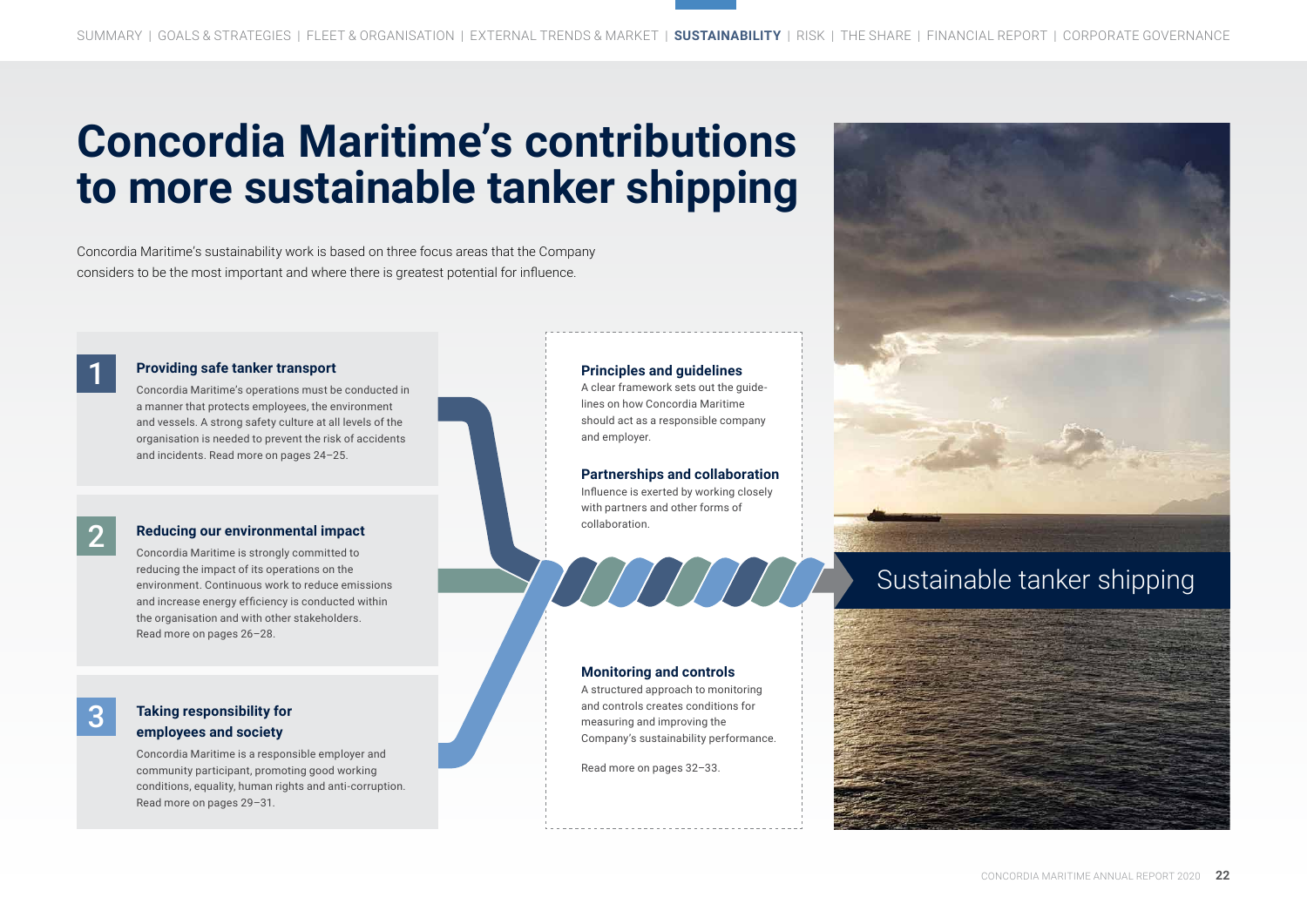### The basis of sustainability work

**Care**  Care and quality in everything we do

#### **Innovation**

An innovative corporate culture helps us to perform and improve

#### **Performance**

First-class performance

#### **Transparency**

Our ambition is full transparency. What we report must be relevant and linked to the most important issues for our business

#### **Clear control**

- The CEO is responsible for overall coordination and follow-up
- Reporting and follow-up at all ordinary Board meetings
- Quarterly status review with partners

**TANKER SHIPPING IS PROBABLY** one of the most strictly regulated and scrutinised industries. The regulations cover environmental and safety aspects, as well as technical and work environment areas. The combination of this regulatory control and our own internal regulations helps to ensure that consistently high quality is maintained.

Concordia Maritime has been at the forefront in safety, quality and employer responsibility for a long time. Sustainability work is based on a materiality analysis in which the main and most relevant sustainability issues are identified. The key aspects of this work include minimising the risk of

accidents and continuously reducing the impact of the Company's operations on the environment. The work is conducted on a long-term basis and is monitored using a well-structured plan for which the CEO is ultimately responsible. The CEO is also responsible for continuous reporting to the Board. A large proportion of Concordia Maritime's daily operational work is purchased from cooperation partners, mainly in the Stena Sphere. Consequently, the Company's sustainability work is largely reflected in the work carried out in the partners' operations.

#### **UN's Sustainable Development Goals**

In 2015, the UN General Assembly adopted the resolution "Transforming our world: 2030 Agenda for Sustainable Development", with 17 global goals that summarise the global challenges and priority areas that the world faces. The purpose of the goals is to end poverty, protect human rights, promote equality and combat climate change.

Concordia Maritime fully supports the 17 goals and believes that they provide the potential to contribute to more sustainable development – both for society at large and individual companies and businesses.

Concordia Maritime's operations have a bearing on several of the goals, but the focus of the work is on goals 7, 8, 9, 13, 14, and 17 where there is clearest relevance and greatest scope to make a positive impact.

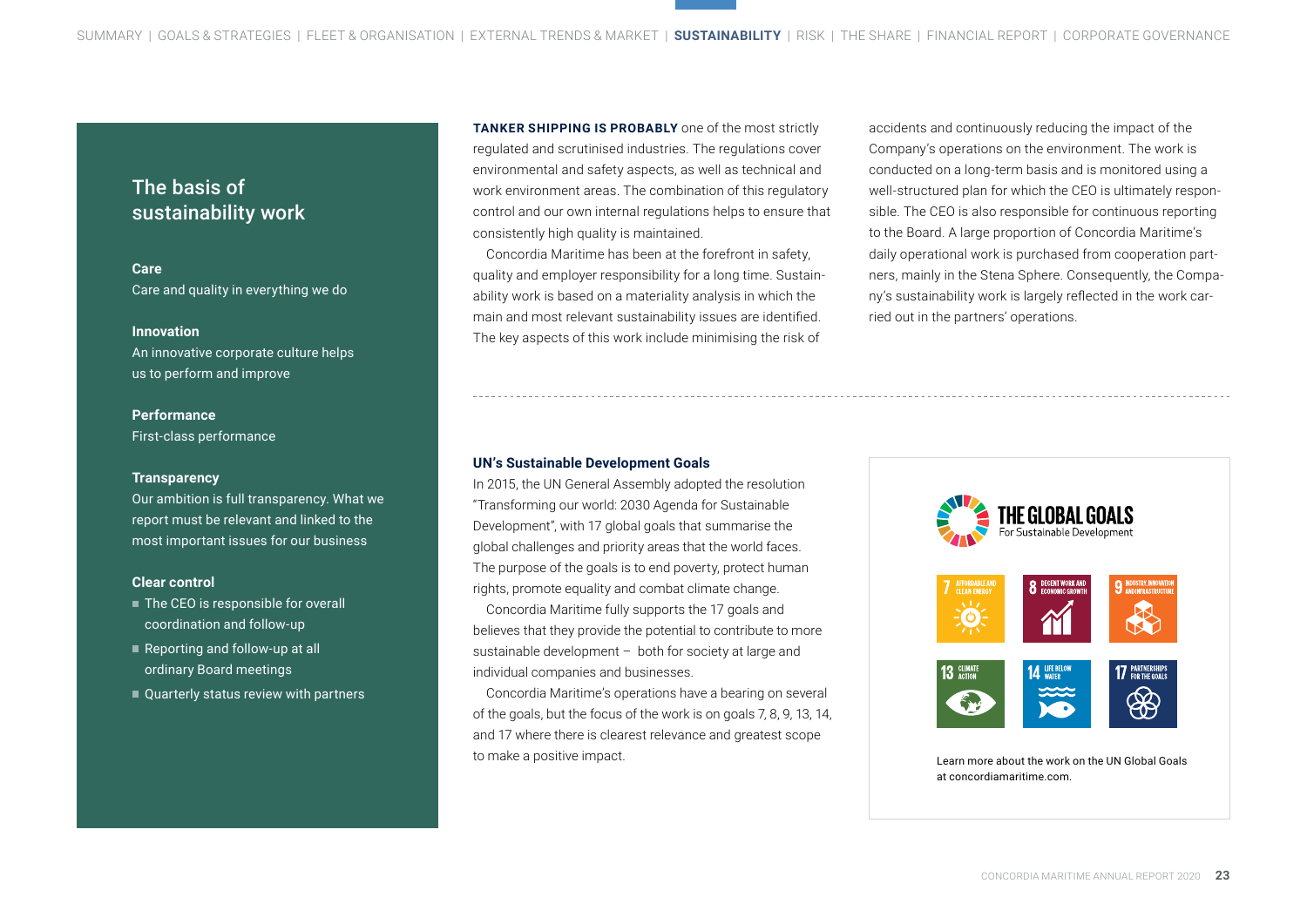#### Providing safe tanker transport 1

**SAFETY WORK** is one of the cornerstones of Concordia Maritime's business. Substantial resources are invested in continuously developing vessels, procedures and crews. The goal is to prevent the risk of accidents arising and to limit and minimise any damage if an accident should occur.

Safety work is carried out on several different levels – during the design and construction of the actual vessel and its equipment, and as part of a continuous process of identifying potential risks and dangerous operations.



#### **Key figures** Target 2020 Outcome 2020 Goal 2021 LTI (Lost Time Injury) 0 2 0 LTIF (Lost Time Injury Frequency) 0 0.72 0 Number of inspections with more than 5 observations (owned vessels)  $\begin{array}{ccc} 0 & 2 & 0 \end{array}$ Average number of vetting observations per inspection (owned vessels) <4 2.5 <4 Number of PSC inspections with detentions and the control of the control of the control of the control of the control of the control of the control of the control of the control of the control of the control of the control of the control of the con Number of piracy-related incidents 0 1 0 Damage to property and the control of the control of the control of the control of the control of the control o Medical treatment case 0 0 0 Restricted work case 0 1 0 High potential near miss 0 3 0 0 High risk observation and the control of the control of the control of the control of the control of the control of the control of the control of the control of the control of the control of the control of the control of t

- To ensure ships and routines are of the highest quality
- To continuously increase the safety of employees on board ships

#### AMBITION AND FOCUS ACTIVITIES AND INITIATIVES

- Systematic risk identification
- Behaviour Based Safety model for standardised reporting and follow-up
- Continuous exercises and skills development
- External controls and inspections
- Proactive work to prevent hijackings
- Unannounced tests and random checks as part of zero tolerance for drugs and alcohol

Definitions, see page 95.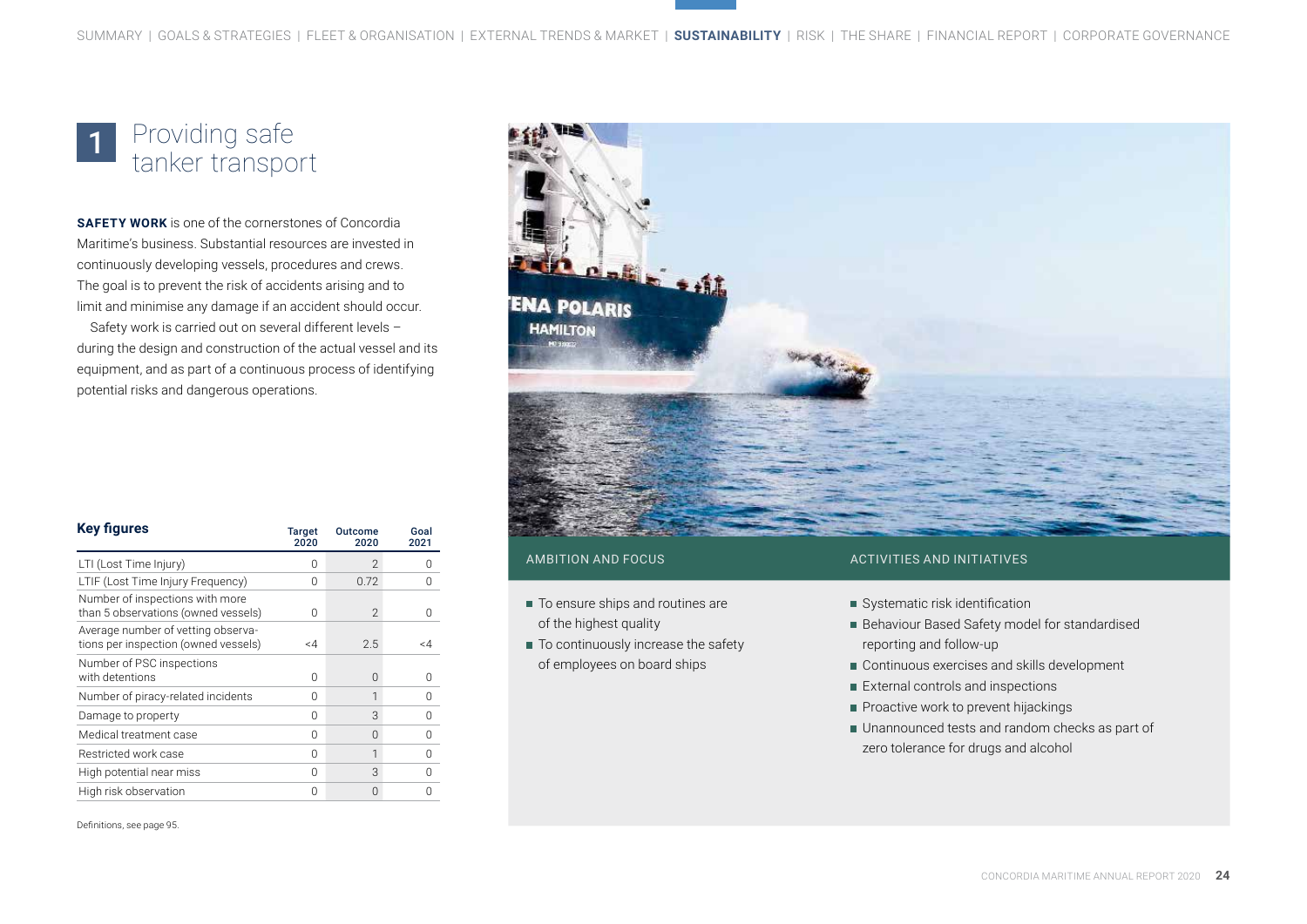#### **Training and risk identification**

Working at sea places high demands on officers and ratings on board. In addition to comprehensive international regulations, there are also strict internal requirements and routines for ensuring safety on board. To ensure that quality, environmental and safety demands are met, we provide continuous skills development. The training activities are both general and specially adapted for a specific vessel.

#### **Behaviour Based Safety**

Systematic risk identification is the most important component of continuous improvement of safety on board. As part of the daily routines, all crew members on Concordia Maritime's vessels spend time studying how procedures and movement patterns are adhered to. The reporting is based on a standardised model (Behaviour Based Safety). The observations are compiled into reports, which are then distributed to all vessels in the fleet.

The systematic safety work is clearly reflected in the number of injuries and LTIFs, with Concordia Maritime for many years being significantly lower than the industry average.

#### **Two workplace incidents during the year**

During the year, there were two workplace incidents resulting in the individual employee being unable to return to a work shift on the following day (lost time injury). In one case, some grating on *Stena Provence* gave way, causing a crew member to fall and sustain injuries. The crew member was later given a clean bill of health. In the other case, a *Stena Premium* crew member sustained a hand injury while cleaning a lathe in the workshop.

During the year, there were no work-related injuries requiring treatment by healthcare personnel (medical treatment case). However, one incident resulted in restrictions in the performance of scheduled work (restricted work case). The incident involved a crew member on board *Stena Perros* who sustained an injury from a tool.

There were three incidents resulting in damage to property during the year. The damage affected included a small hole in a ballast tank when a sandblasting machine started unintentionally while a vessel was in drydock. One incident classified as a restricted work case occurred during the year and three incidents were classified as high potential near misses.

#### **Zero tolerance for drugs and alcohol**

There is zero tolerance for alcohol and drugs on board Concordia Maritime's vessels. The captain of each vessel is entitled to carry out unannounced tests, and random checks are also regularly conducted by third parties. Tests were carried out on all vessels in 2020 and on no occasion was any effect of alcohol or drugs identified.

#### **External controls and inspections**

There were 33 vetting inspections on board Concordia Maritime's vessels during 2020. A total of 83 observations arose from these inspections, which gives an average of 2.5 observations per inspection. None of the observations were of a serious nature. No inspection had more than 5 observations. There were also 18 port state controls during the year. None of these resulted in observations of a serious nature.

#### **Hijacking**

Concordia Maritime works actively to reduce the risk of hijacking or other types of threats. The work is regulated by recommendations from international maritime organisations and by the IMO's ISPS (International Ship and Port Facilities Security) Code. The Code contains requirements regarding ships' equipment and requires every ship to have security

procedures and a trained person responsible for this area. Concordia Maritime's partner NMM has a separate department that conducts a risk analysis before each voyage.

One of Concordia Maritime's vessels was involved in a piracyrelated incident during the year. While *Stena Important* was anchored at Doula, Cameroon, pirates attempted to board the ship. The attempt was thwarted, which shows that processes and risk management are efficient.

#### **LTIF compared with industry**



#### **Vetting inspections of our fleet1)**

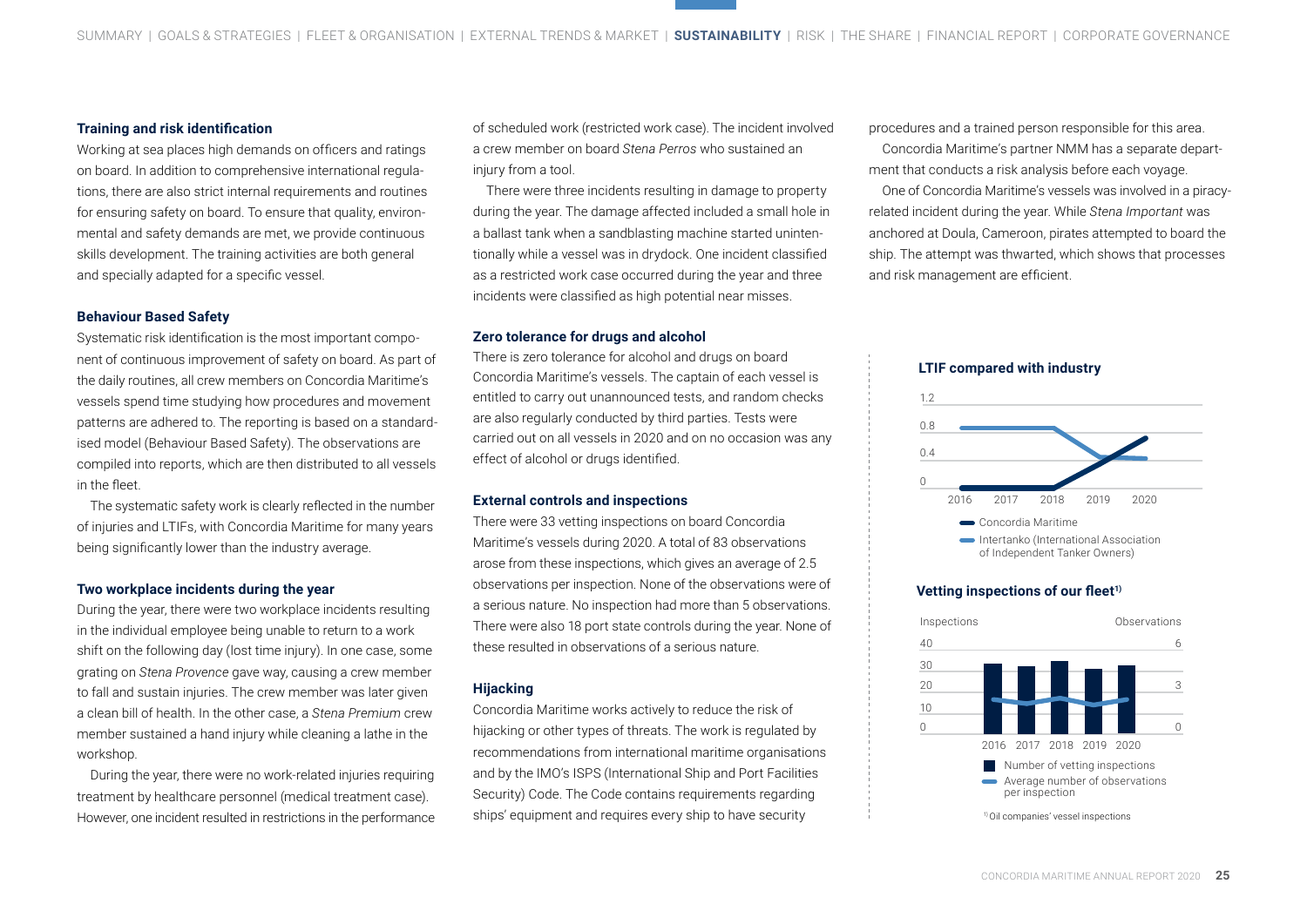#### Reducing our environmental impact 2

#### **CONCORDIA MARITIME WORKS SYSTEMATICALLY** to

continuously reduce the adverse impacts of operations on the environment. The Company has a major focus on reducing emissions into the sea and air, increasing fuel efficiency and maintaining a high overall operational quality.

Concordia Maritime's own environmental impacts are emissions of carbon dioxide, sulphur and nitrogen oxides and harmful particles associated with bunker fuel consumption. In addition, there is also a potential risk of spreading organisms as a result of the discharge of ballast water. In both areas, work is carried out to reduce or completely eliminate the environmental impact.

| <b>Key figures</b>                 | <b>Outcome</b><br>2020 | Outcome<br>2019 |
|------------------------------------|------------------------|-----------------|
| <b>Bunker consumption (tonnes)</b> |                        |                 |
| <b>HSFO</b>                        | 0                      | 75,343          |
| <b>LSFO</b>                        | 79,399                 | 3,256           |
| MGO                                | 20,407                 | 19,903          |
| Total                              | 99,806                 | 98,502          |
| <b>Emissions (tonnes)</b>          |                        |                 |
| CO <sub>2</sub>                    | 312,680                | 308,722         |
| <b>SO<sub>x</sub></b>              | 847                    | 3,838           |
| <b>NOx</b>                         | 8,930                  | 8,818           |
| Particulates                       | 101.6                  | 100.5           |
| <b>Efficiency (EEOI)</b>           |                        |                 |
| gCO <sub>2</sub> /tonne-NM         | 11.16                  | 13.14           |
| Oil spills, litres                 | 0                      | $\Omega$        |

Definitions, see page 95.



| Reduce emissions<br>from operations                        | ■ Energy management<br>System for real-time decision-making $-$ Orbit<br>■ Transition to low-sulphur bunker oil<br>Technical measures to increase fuel efficiency and reduce emissions                                                            |
|------------------------------------------------------------|---------------------------------------------------------------------------------------------------------------------------------------------------------------------------------------------------------------------------------------------------|
| Reduce the impact on<br>the marine environment             | Installation of ballast water treatment systems<br>Routines to reduce the risk of oil spills<br>Reduction of discharges of waste water<br>■ Phasing-out of disposable plastic bottles and testing of a filtered<br>drinking water system on board |
| Take responsibility for vessels'<br>life cycle/value chain | ■ Clear criteria for ship orders<br>Invest in existing tonnage for technical development and maintenance<br>Any scrapping must be conducted sustainably and in line with relevant<br>regulations                                                  |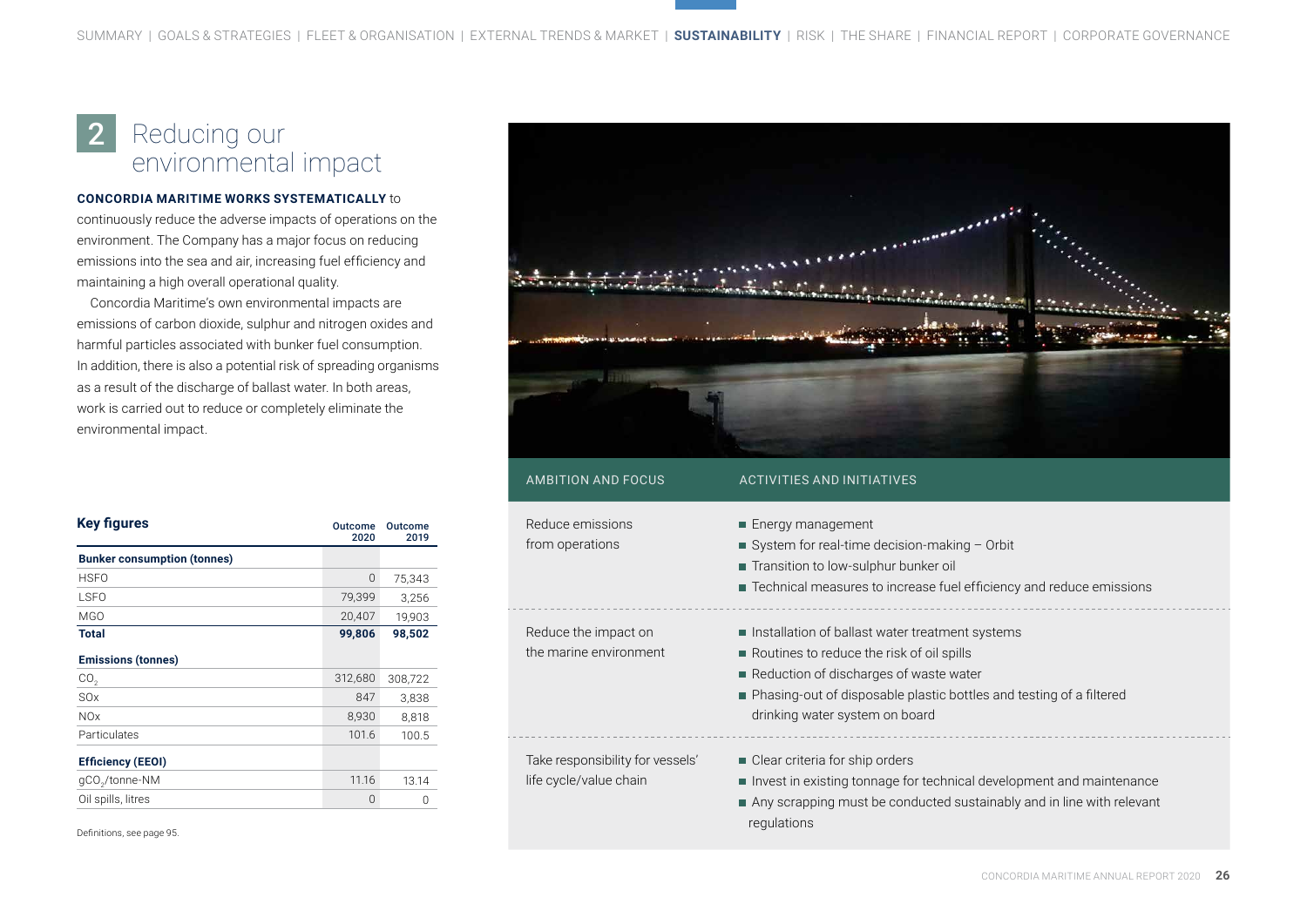#### **Improved emission efficiency**

Carbon dioxide emissions are directly related to the vessels' fuel consumption. In order to continuously reduce emissions, great emphasis is placed on efficient operation and ongoing technical improvements on vessels.

Within the framework of commercial and technical operation, a large-scale fuel efficiency program has been in progress since 2012. Activities and measures include more frequent and detailed monitoring of vessels' energy consumption and implementation of advanced systems and routines that enable speed and route optimisation based on weather conditions, demurrage, bunker costs and customer needs.

In 2020, more tonne-miles (increased transport work) for Concordia Maritime's fleet of owned vessels and vessels on long-term contracts meant that emission efficiency (grams of CO $_{\text{2}}$  emissions per tonne-mile) improved compared with the previous year, even though the amount of bunker oil consumed and emissions to air were higher than in 2019.

#### **System for real-time decision-making (ORBIT)**

Extensive digitisation opens up completely new opportunities for data-driven analysis of both individual ships and the fleet as a whole. Concordia Maritime and its chartering partner Stena Bulk use the ORBIT digital platform to continuously monitor and optimise operating activities and ship operation. The platform uses both internally and externally generated

 $-15%$ Emissions per 15 percent in 2020. transport work

CO<sub>2</sub> emissions per tonne-mile fell by

data. More efficient route planning ensures a higher level of service to customers and lower fuel consumption – which in turn contributes to reduced emissions and lower bunker oil costs. Built-in KPIs and key figures make it easy to continuously align operations with Concordia Maritime's own targets and the IMO's emission targets. The system can also be easily adapted to new regulations and requirements.

#### **Measures to reduce emissions of sulphur and nitrogen oxides**

One of shipping's main environmental impacts is emissions of sulphur and nitrogen oxides. In addition to health risks, the emissions also contribute to eutrophication and acidification of forests, soil and water.

#### *Sulphur oxides*

Sulphur is naturally contained in all crude oils and is converted into sulphur dioxide on combustion. The amount of sulphur dioxide released during combustion of sulphur-containing fuel is proportional to the amount of sulphur in the fuel. The sulphur content of the fuel affects the emissions in several different ways. In addition to determining the amount of sulphur dioxide released, the sulphur content also affects emissions of particles and nitrogen oxides.

Maximum sulphur content may differ according to a vessel's location. With effect from 1 January 2015, the sulphur content of fuel may not exceed 0.1% m/m in sulphur emission control areas (SECAs). These areas include the Baltic Sea, North Sea, English Channel, Canada and the United States. With the introduction of IMO 2020 on 1 January 2020, the limit outside SECA was reduced from 3.5 to 0.5 percent m/m. To meet the requirements, a transition to low sulphur marine fuels or use of alternative fuels (e.g., LNG or methanol) is necessary. In addition, the regulations have also been an incentive to install



scrubbers that clean exhaust gases during use of highsulphur fuel.

Concordia Maritime has decided against investing in scrubbers, but has switched to low-sulphur fuels instead.

#### *Nitrogen oxides*

Nitrogen oxides are formed during combustion of bunker oil. As a result of stricter regulations and companies' own improvement efforts, there has been a significant reduction in emissions of nitrogen oxides from shipping in recent years. The current emission limit values for nitrogen oxides are controlled by when the diesel engine was manufactured and when the vessel was built. All vessels in Concordia Maritime's fleet were built after 1 January 2000 and therefore meet the IMO's Tier I standards. Two of the vessels in the fleet also meet the Tier II standards.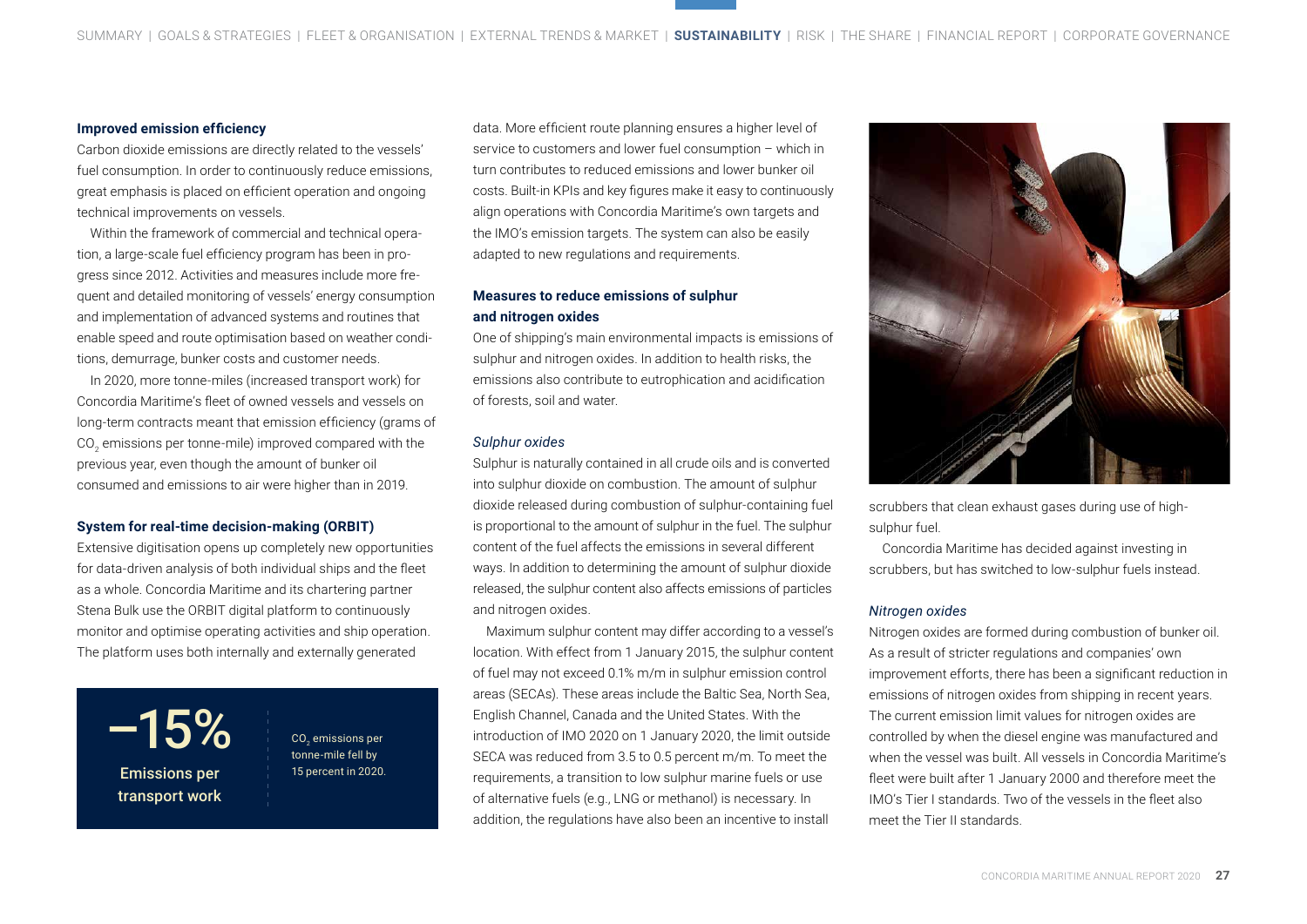

#### **Technical development and maintenance**

In addition to work on route planning, optimisation of speed and energy management, the Company also conducts extensive and continuous technical development and maintenance of the vessels. Various measures to reduce fouling on the hull, propellers and gears have a large effect on fuel consumption. Fouling has the effect of significantly increasing fuel consumption and it may also have an adverse effect on handling, and therefore safety.

Great effort has also been put into further technical development of the propellers, including the installation of hub vortex absorbing fins behind the propellers. The fins break the vortex that would otherwise be created behind the propellers.

To reduce emissions into the air, VTA (Variable Output Turbine Area) turbines have been installed on four of the vessels in the fleet. The main advantage is that by angling the blades in the turbine, the turbine's thermal efficiency can be adapted to the vessel's speed, which reduces fuel consumption.

#### **Installation of ballast water treatment systems**

To reduce the risk of impacts on local ecosystems, the UN International Maritime Organisation (IMO) has issued a ballast water management convention. The convention, which came into force in September 2017, aims to prevent alien organisms from being spread with ships' ballast water. This applies to all vessels on international voyages that take on and release ballast water.

According to the Convention, all international traffic vessels are obliged to manage ballast water according to a shipspecific ballast water management plan. All vessels are required to keep a ballast water book and hold an international ballast water management certificate. The Convention also includes requirements for built-in ballast water management systems that move or kill micro-organisms in the ballast water before it is released.

All Concordia Maritime's vessels follow a Ballast Water Management Plan, based on existing guidelines. Several of the fleet vessels have already had special ballast water management systems installed. In 2020, these systems were installed on a further two vessels. Other vessels in the fleet will have similar systems installed when they go into drydock in 2021 and 2022.

#### **No oil spills**

The largest environmental risk associated with tanker shipping is the risk of an oil spill in connection with a grounding, collision or other accident. With the increasing modernisation and safety of the global tanker fleet, the number of oil spills has declined significantly. This trend is due to a combination of comprehensive improvement work on the part of the world's shipping companies and tougher requirements from regulators, customers and other stakeholders.

Strict reporting procedures enable total control over all incidents – in port and at sea. 2020 was another year in which none of Concordia Maritime's vessels were involved in any incident that resulted in bunker oil or cargo discharging into the water.

#### **Focus on niche trades**

Concordia Maritime's main contribution to more sustainable tanker shipping is a cargo-flexible fleet. Both the P-MAX tankers and IMOIIMAX tankers are designed to transport different types of oil products, which allows good cargo efficiency. Three of the P-MAX vessels have been converted to IMO3 class after delivery, resulting in a further increase in cargo flexibility, as they can now also carry vegetable oils and lighter chemicals.

One of the P-MAX vessels' main properties is the hull design, which makes it possible to carry about 30 percent more cargo than a standard tanker on the same draft. At full load, this means lower fuel consumption per unit load than with traditional MR vessels built at the same time. Both the suezmax vessel and the two IMOIIMAX vessels are first generation ECO-design tankers, which means significantly lower fuel consumption than the previous generation.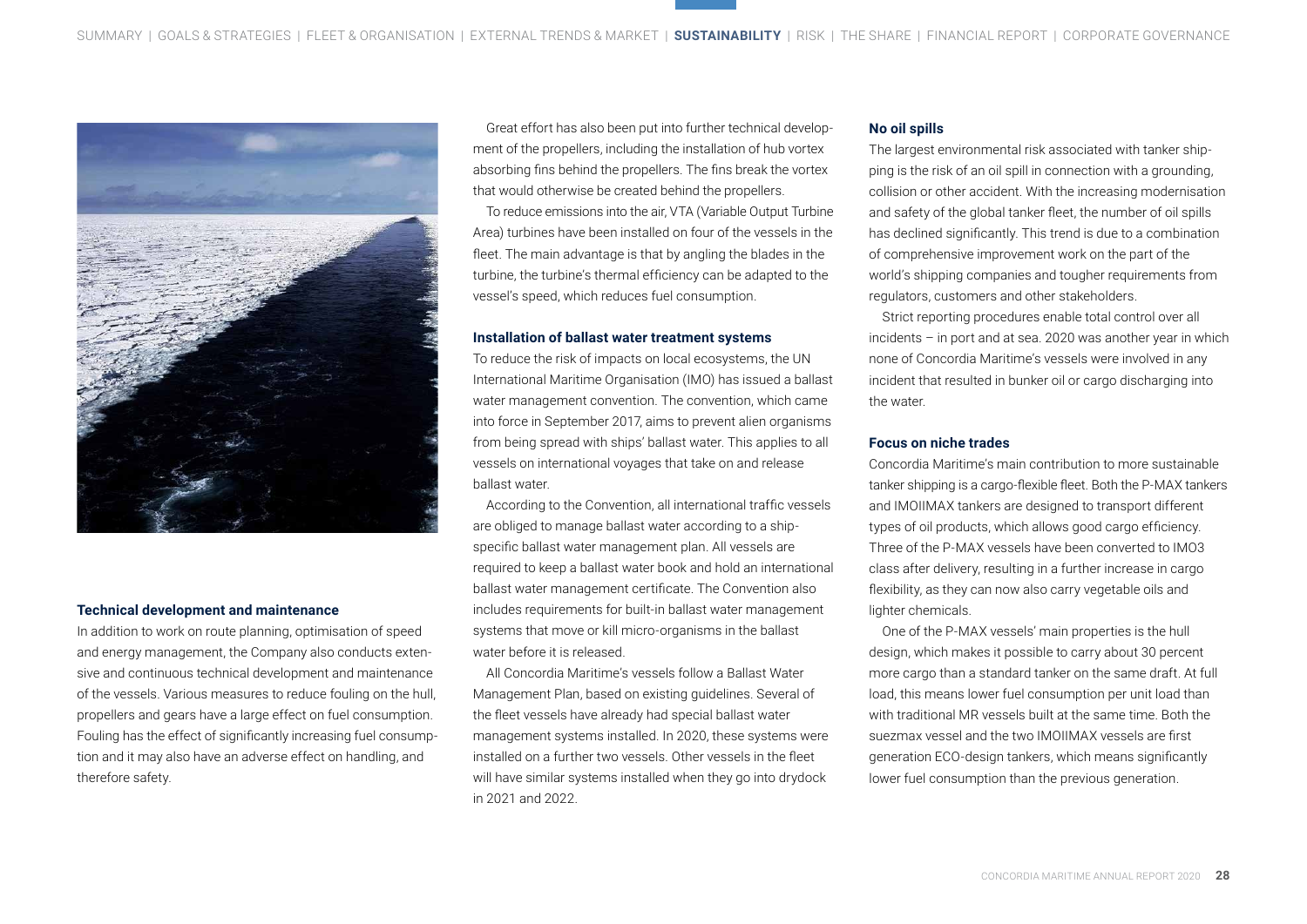#### Taking responsibility for employees and society 3

**SHIPPING IS GLOBAL IN NATURE** – in terms of business and competition, but also in relation to the labour market for seafarers. Demand for educated and experienced seafarers is high and is expected to increase further in the coming years, partly due to large numbers of retirements. In addition to competitive wages to attract skilled and experienced officers and crews, a long-term approach and a good reputation as an employer are also required.

Concordia Maritime and its manning partner Northern Marine Management (NMM) endeavour to ensure they are an attractive employer, offering competitive conditions while also providing stimulating and safe workplaces. Respect for the individual, skills development opportunities and a strong safety culture are important components of this work.

| <b>Key figures</b>                                   | <b>Target</b><br>2020 | <b>Outcome</b><br>2020 | Goal<br>2021 |
|------------------------------------------------------|-----------------------|------------------------|--------------|
| Medical treatment case                               |                       |                        |              |
| Restricted work case                                 | 0                     |                        |              |
| Malpractice reported through<br>whistleblower system |                       |                        |              |

Definitions, see page 95.



| GOAL                                            | <b>ACTIVITIES AND INITIATIVES</b>                                                                                                                                                                                                        |
|-------------------------------------------------|------------------------------------------------------------------------------------------------------------------------------------------------------------------------------------------------------------------------------------------|
| Create a safe and<br>stimulating workplace      | ■ Extensive preventive work to stop the spread of the coronavirus on board ships<br>Initiatives for increased well-being<br>Development and career opportunities<br>■ Fair and competitive conditions<br>Group-wide whistleblower system |
| Contribute to sustainable<br>social development | ■ Zero tolerance for bribery and corruption<br>Requirement for suppliers and partners to comply with human rights<br>■ Support for Mercy Ships Cargo Day                                                                                 |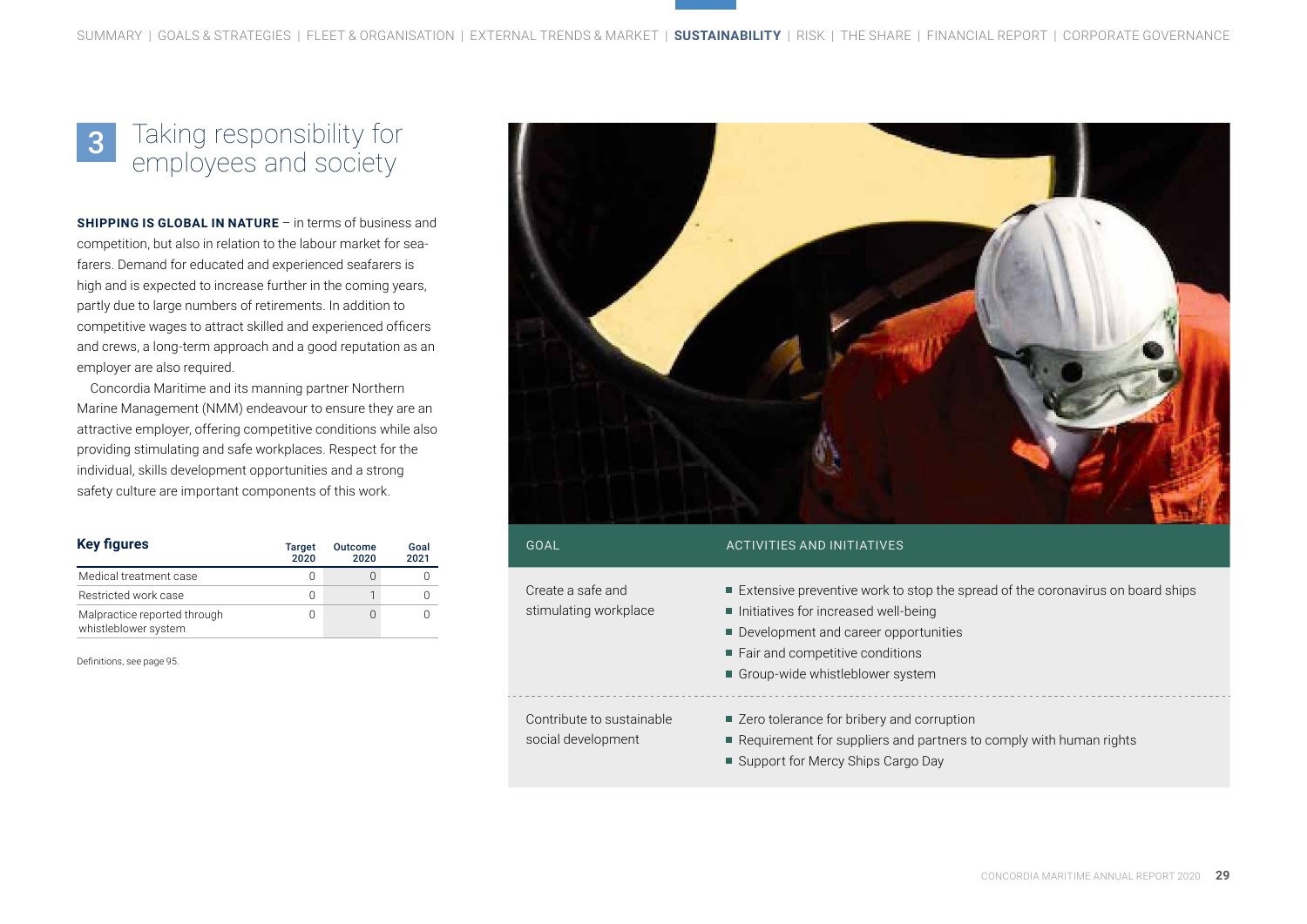

#### **Extensive efforts to stem the spread of Covid-19**

During the year, major efforts were concentrated on minimising the risk of Covid-19 spreading on board the vessels. The Company and NMM have taken a large number of preventive measures, including the introduction of many special routines. These include continuous risk assessments and exercises. These include special procedures regarding what should be done before, during and after loading or unloading, contacts with onshore personnel and cleaning on board. In addition, there are also established routines in the event of someone in the crew being considered ill.

Despite rigorous preventive work, some of the crew on the P-MAX vessel *Stena Premium* became ill with Covid-19 during 2020. All of those affected only showed mild symptoms.

#### **Development and career opportunities**

In addition to compulsory safety-related training, Concordia Maritime works with NMM to provide employees with opportunities for skills development in other areas and to offer various career choices. In practice, this means that there are opportunities for seagoing employees to work on shore in

**Retention rate, seagoing**



#### **Age distribution**





various staff positions. For seagoing employees wanting to advance through the ranks, there are clearly laid out career paths, which both NMM and Concordia Maritime encourage.

#### **Low staff turnover**

A total of 596 staff were employed on Concordia Maritime's vessels at the end of 2020, all employed through the Company's manning partner NMM. The year's average staff turnover for seagoing employees was about two percent, which is relatively low compared with industry standards. All seagoing personnel on our vessels are covered by ITF (International Transport Workers' Federation) agreements.

#### **Initiatives for increased well-being**

Concordia Maritime and NMM work actively to offer onboard employees as stimulating and pleasant a workplace as possible. Seagoing employment involves long periods at sea and the well-being of the employees is therefore a key element in creating a safe and secure work environment.

The work includes everything from offering a healthy diet to providing good fitness and training opportunities. It also includes guidelines for mental health and the "Well at Sea" app, developed by psychologists. Another example is an ongoing study on the feasibility of greenhouses on board to enable employees to grow their own fruit and vegetables.

#### **Zero tolerance for bribery and corruption**

Within Concordia Maritime, Stena Bulk and NMM, there is zero tolerance for all forms of corruption, including zero tolerance for all types of bribery, extortion, nepotism, racketeering and misappropriation. In addition, work is also in progress to completely eliminate facilitation payments. See also *Principles and guidelines* on page 32.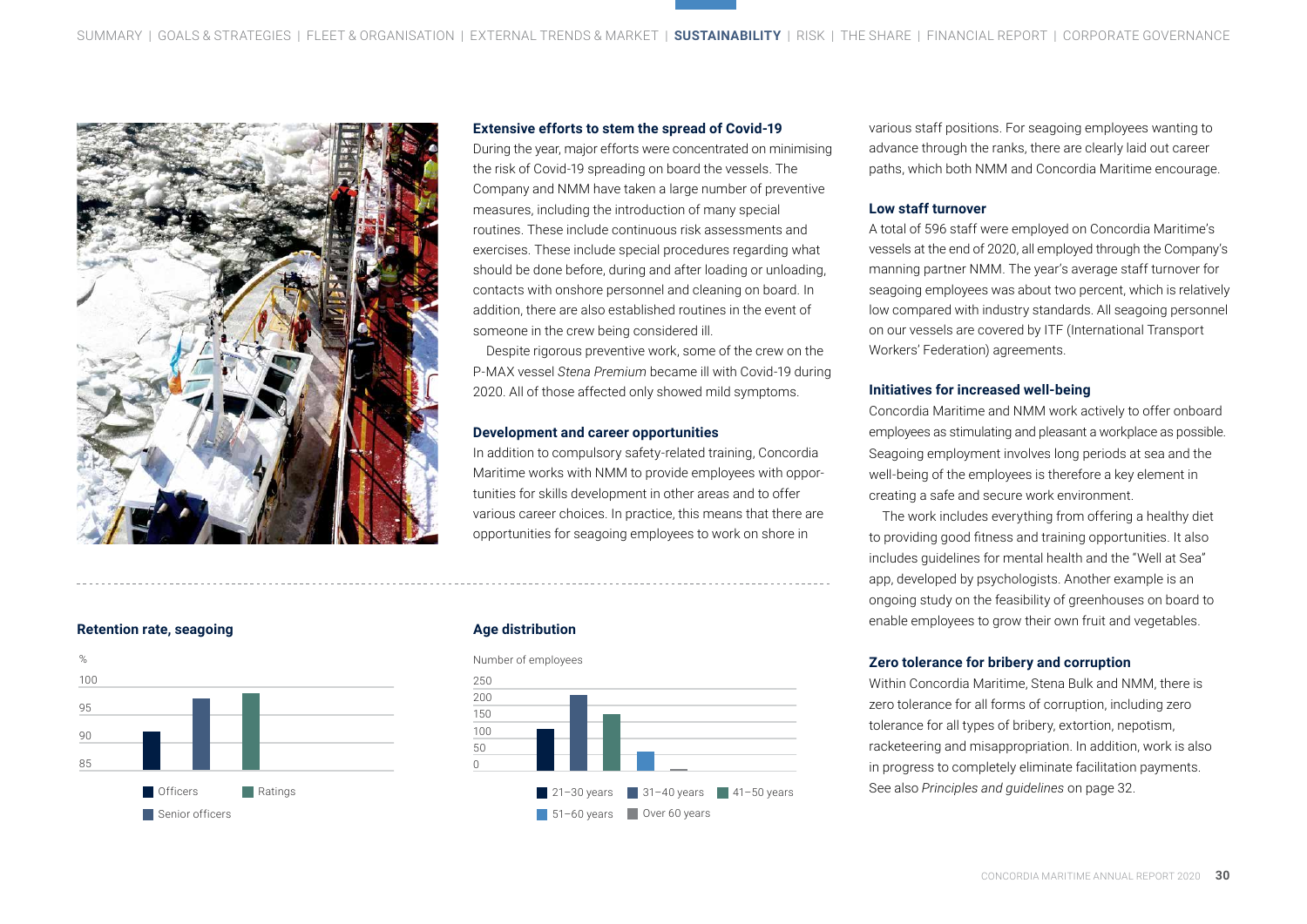#### **Human rights**

Concordia Maritime supports and respects the United Nations Declaration on Human Rights and ILO's International Programme on the Elimination of Child Labour (IPEC). The current Code of Conduct clarifies that forced labour is not accepted in any form, nor is the use of prisoners or illegal labour in the manufacture of goods or services, either for Concordia Maritime or its suppliers and other partners.

Concordia Maritime endeavours to provide fair working conditions and equal opportunities for all. No employee may be discriminated against or treated differently on the basis of gender, transgender identity or expression, ethnicity, religion or other belief, disability, sexual orientation or age. Likewise, employees' right to freedom of association and collective bargaining must be respected. Concordia Maritime has zero tolerance for harassment and abuse, and does not accept any type of violence, threat or destructive behaviour in the workplace.

#### **Community engagement**

Concordia Maritime's guidelines on community engagement give priority to initiatives that have a clear link to the Company's values, expertise and operations. The projects or initiatives that are supported must be largely related to shipping. They must contribute to a safer everyday life for each seagoing individual, support the progression towards more environ mentally and socially sustainable shipping, or contribute to positive development of the local markets in which the Company operates.

Concordia Maritime has supported Mercy Ships Cargo Day since 2016. The purpose is to raise funds for Mercy Ships, a non-governmental organisation operating hospital ships. Mercy Ships provides free surgery, dental care and other qualified medical care in places where the need is greatest.

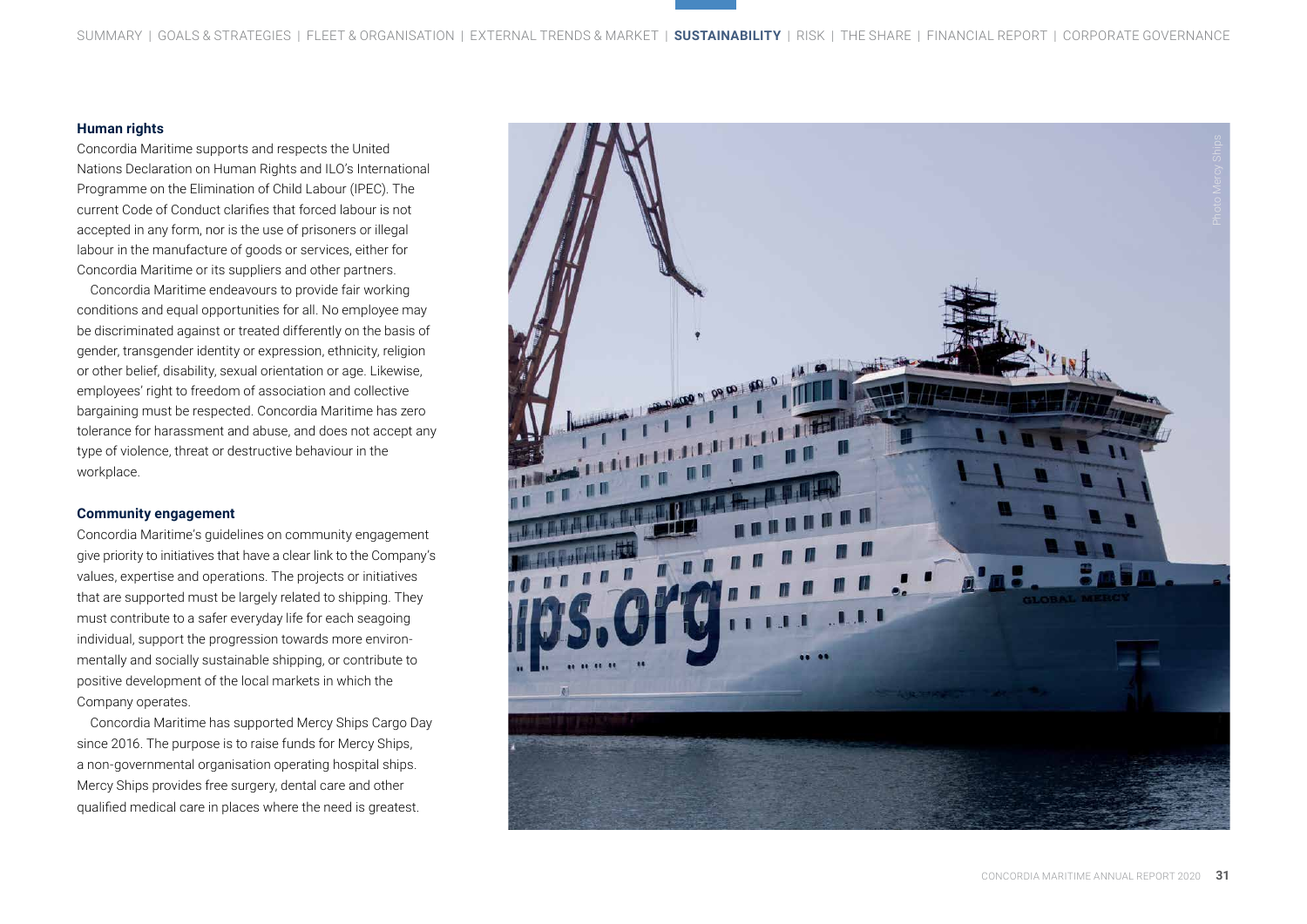## Principles and guidelines

#### **CONCORDIA MARITIME'S** Board and

management have jointly formulated and adopted a framework that defines guidelines on how Concordia Maritime should act as a responsible company and employer. The framework consists of the Company's sustainability policy and code of conduct as well as the external principles and recommendations that Concordia Maritime has undertaken to follow.

#### **Sustainability Policy**

The sustainability policy describes Concordia Maritime's overall approach to sustainability and the overall principles for control and monitoring of sustainability work. The Sustainability policy is available on Concordia Maritime's website.

#### **Code of Conduct**

The Code of Conduct describes Concordia Maritime's guidelines for suppliers and partners. It also describes the relationship with employees, business partners and other stakeholders, and the attitude to gifts and bribes. The Code is based on internationally recognised conventions and guidelines, such as the UN Conventions on Human Rights, the ILO Conventions, OECD Guidelines and the UN Global Compact, which Concordia Maritime signed in 2015.

Concordia Maritime's Code of Conduct sets out applicable guiding principles to ensure operations are conducted in an ethically, socially and environmentally correct way, and deals with areas such as the environment, social conditions, personnel, human rights and anti-corruption. The Code of Conduct also deals with relationships with business partners, with Concordia Maritime reserving the right to withdraw from a relationship if a partner does not meet the standards of business ethics that the Group expects.

The Code applies to all employees without exception, and training in the Code is compulsory for all employees. The Code of Conduct is available on Concordia Maritime's website.

#### **External regulations and alliances**

 **Global Compact** Concordia Maritime follows both the UN Global Compact Initiative and the Universal Declaration of Human Rights. The Global Compact is the largest international initiative for corporate responsibility and sustainability issues. The corporate members undertake to comply with ten principles on human rights, environment, labour and anti-corruption, and to respect them throughout the value chain.

- **OECD Guidelines for Multinational Enterprises** The OECD Guidelines for Multinational Enterprises are recommendations addressed to multinational enterprises operating or based in any of the OECD countries. The guidelines cover how these enterprises are to relate to human rights, environment and labour.
- **The ILO's Fundamental Conventions** The International Labour Organization's eight fundamental conventions represent a minimum global standard for labour. The conventions address fundamental human rights at work.
- **World Ocean Council** In 2017, Concordia Maritime became a member of the World Ocean Council, a sectoral global organisation gathering together leaders in ocean and related industries. The overall goal is to contribute to sustainable development of the global ocean.
- **Maritime Anti-Corruption Network** In 2016, Concordia Maritime became a member of the Maritime Anti-Corruption Network (MACN), an international initiative created by maritime industry players to share experiences and promote best practice in combating all forms of corruption and bribery.

# Stena AB's Code of Conduct

Concordia Maritime's partners Stena Bulk (chartering and commercial operation) and Northern Marine Management (manning, operation and maintenance) are wholly owned by Stena AB. The companies' operations are subject to Stena's Group-wide Code of Conduct, which sets out applicable guiding principles to ensure operations are conducted in an ethically, socially and environmentally correct way. The Code deals with areas such as environmental issues, social issues, good business practices and human rights. The Code also deals with relationships with business partners, with Stena reserving the right to withdraw from a relationship if a partner does not meet the standards of business ethics that Stena expects.